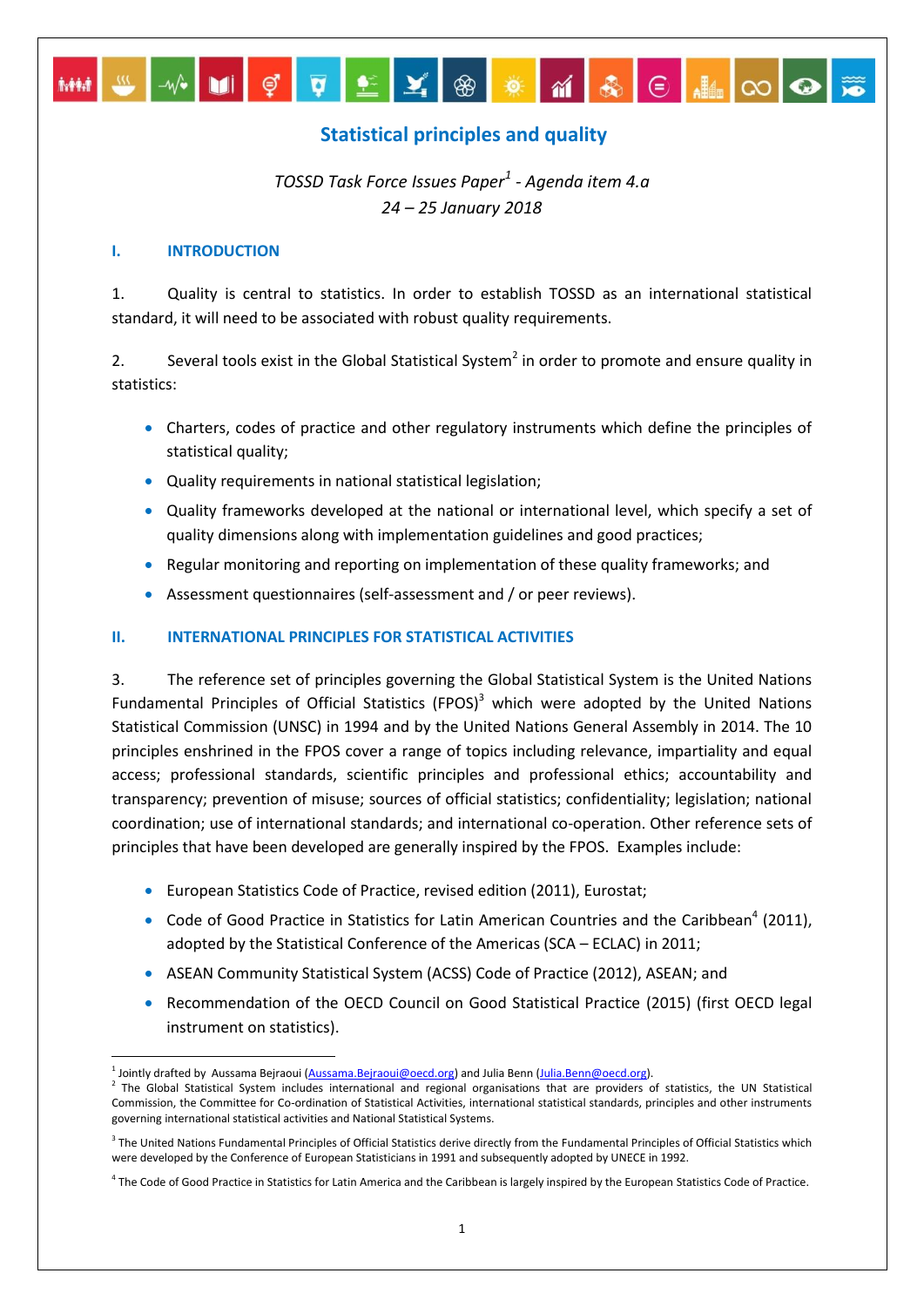4. These regulatory instruments generally aim at guiding institutions in the national statistical system<sup>5</sup>. Significant differences exist between national and international organisations producing statistics. For example, the requirement to report to a National Statistical Organisation (NSO) is generally based on a statistical law, whereas at the international level the requirement for a country to report hinges on voluntary agreements between countries. To address the particular case of international organisations, the Committee for the Coordination of Statistical Activities (CCSA)<sup>6</sup> adopted in 2005 the Principles Governing International Statistical Activities. The Principles are, to a large extent, similar to the Fundamental Principles of Official Statistics<sup>7</sup>. They have been endorsed by many international agencies<sup>8</sup> such as the OECD, Eurostat or the World Bank.

5. In order to leave room for flexibility, the Committee noted that "the mandate and governance of individual international organisations may be such that not all these principles and practices may be applicable under current circumstances, even though they can be used for future improvements". Several other international organisations have developed their own version of statistical principles which are generally influenced by the FPOS and the Principles Governing International Statistical Activities. The OECD issued in 2011 the Quality Framework for OECD Statistical Activities, which takes into account the Organisation's own context.

6. The Secretariat proposes to include a statement on quality commitment in the TOSSD Reporting Instructions. In this regard, the Task Force in invited to discuss what international principles should be cited as a reference. Given that TOSSD aims at being an international statistical standard, it might be most appropriately guided by principles issued by United Nations bodies, whether the Fundamental Principles of Official Statistics or the Principles Governing International Statistical Activities.

# **III. QUALITY DIMENSIONS AND IMPLEMENTATION GUIDELINES**

7. Charters or codes of practice are generally supported by or replaced by quality assurance frameworks, also called Data Quality Assurance Frameworks (DQAF) or Statistics Quality Assurance Frameworks (SQAF). These frameworks generally identify a set of quality dimensions through which the underlying principles are applied, and provide implementation guidelines and good practices. Although they generally share the main ideas, there is no single internationally agreed version of quality dimensions and each organisation has adapted them to its own context.

8. A set of quality dimensions and implementation guidelines are proposed for the TOSSD system in Table 1 and Annex 1 respectively. The following documents have been used as a reference:

 Quality Framework and Guidelines for OECD Statistical Activities (2011), which was developed by the OECD to help manage quality within its own organisation and to demonstrate its quality commitment to users;

 5 The European Statistics Code of Practice applies also to the Community statistical institutions, such as Eurostat.

<sup>&</sup>lt;sup>6</sup> The members of the Committee for the Coordination of Statistical Activities comprise international and supra-national organisations whose mandate includes the provision of international official statistics. The Secretariat of the CCSA is situated at the United Nations Statistics Division (UNSD).

<sup>&</sup>lt;sup>7</sup> Some elements which are not relevant to international statistics are not included (Legislation, National coordination, etc.)

<sup>&</sup>lt;sup>8</sup> Endorsements can be seen[: https://unstats.un.org/unsd/methods/statorg/Principles\\_stat\\_activities/endorse.asp](https://unstats.un.org/unsd/methods/statorg/Principles_stat_activities/endorse.asp)

 $9$  In some cases, such as for the OECD, the statistical principles are included in the quality framework.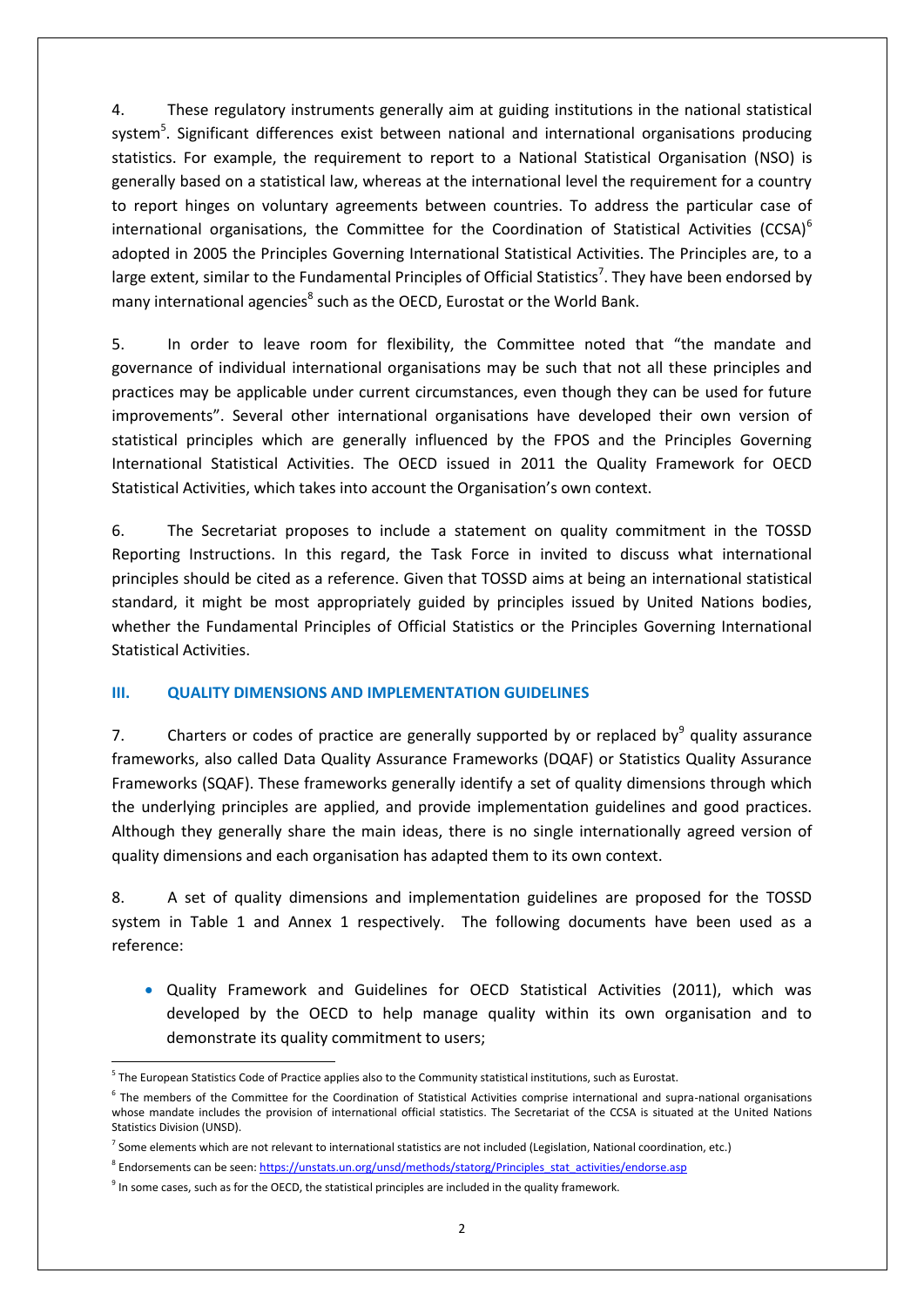- European Statistical System Quality Assurance Framework (ESS QAF) (2011), Eurostat. The ESS QAF provides guidance for the implementation of the European Statistics Code of Practice;
- Implementation guidelines of the United Nations Fundamental Principles of Official Statistics (2015), United Nations Statistics Division;
- United Nations Statistics Quality Assurance Framework (UN-SQAF) (2016), Committee of the Chief Statisticians of the United Nations System. The UNSQAF "is designed to go a step beyond these principles for international organisations by introducing a common understanding of the quality dimensions and quality assurance for all relevant UN agencies".

9. While there are strong similarities among these frameworks, there are also differences, which are partly explained by their purpose and scope<sup>10</sup>. Narrower approaches to statistical quality dimensions focus on the quality of the statistical output. More comprehensive versions tend to include process and institutional aspects. In line with the UN-SQAF and the regional Codes of Practice, the proposed quality dimensions for the TOSSD framework have been grouped in the three categories: output quality, process quality and the quality of the institutional environment.<sup>11</sup>

# **a) Statistical output quality**

10. It is generally agreed that the quality of a statistical product is determined by its "fitness for use". The output quality dimensions are generally common to all frameworks. They include relevance, coherence, accuracy, reliability, timeliness, punctuality, interpretability and accessibility. Annex 2 provides definitions for the different statistical dimensions used. These definitions are derived from the UN Statistics Quality Assurance framework.

11. Ensuring the relevance of statistics requires the identification of user groups and their needs. In the context of the TOSSD cross-border pillar, users will include recipient governments $^{12}$ , provider countries, international organisations, researchers, civil society and the public in general. Regular consultation processes will need to be established in order to reflect changes in user needs. In order to be coherent, the statistics need to be consistent internally and comparable with other datasets over time and across countries. This notably implies that the data are based on common concepts, definitions, classifications and methodology. The role of metadata in explaining changes in concepts or methodologies over time or across countries is essential.

12. The accuracy of a statistical product is, to a large extent, determined by the definition of the statistical concepts and methodologies and by the accuracy of the data received from reporting countries or organisations. However, data accuracy can be positively influenced at the data processing stage through the development of quality checks. One other aspect of accuracy, also referred to as reliability, is the closeness of the initially released values of a statistical product to the

<sup>1</sup> <sup>10</sup> For example the European Statistics Code of Practice is designed to apply both to the national and Community statistical authorities.

 $11$  Some quality dimensions, such as sound systems or mandate for data collection, are addressed at the organisational level, and were therefore not included in the proposed quality dimensions although they constitute important aspects which influence the quality of a statistical system.

<sup>&</sup>lt;sup>12</sup> Two pilot studies in Senegal and the Philippines have been carried out to assess the needs of recipient countries. Additional pilot studies are expected to be undertaken in 2018 and 2019.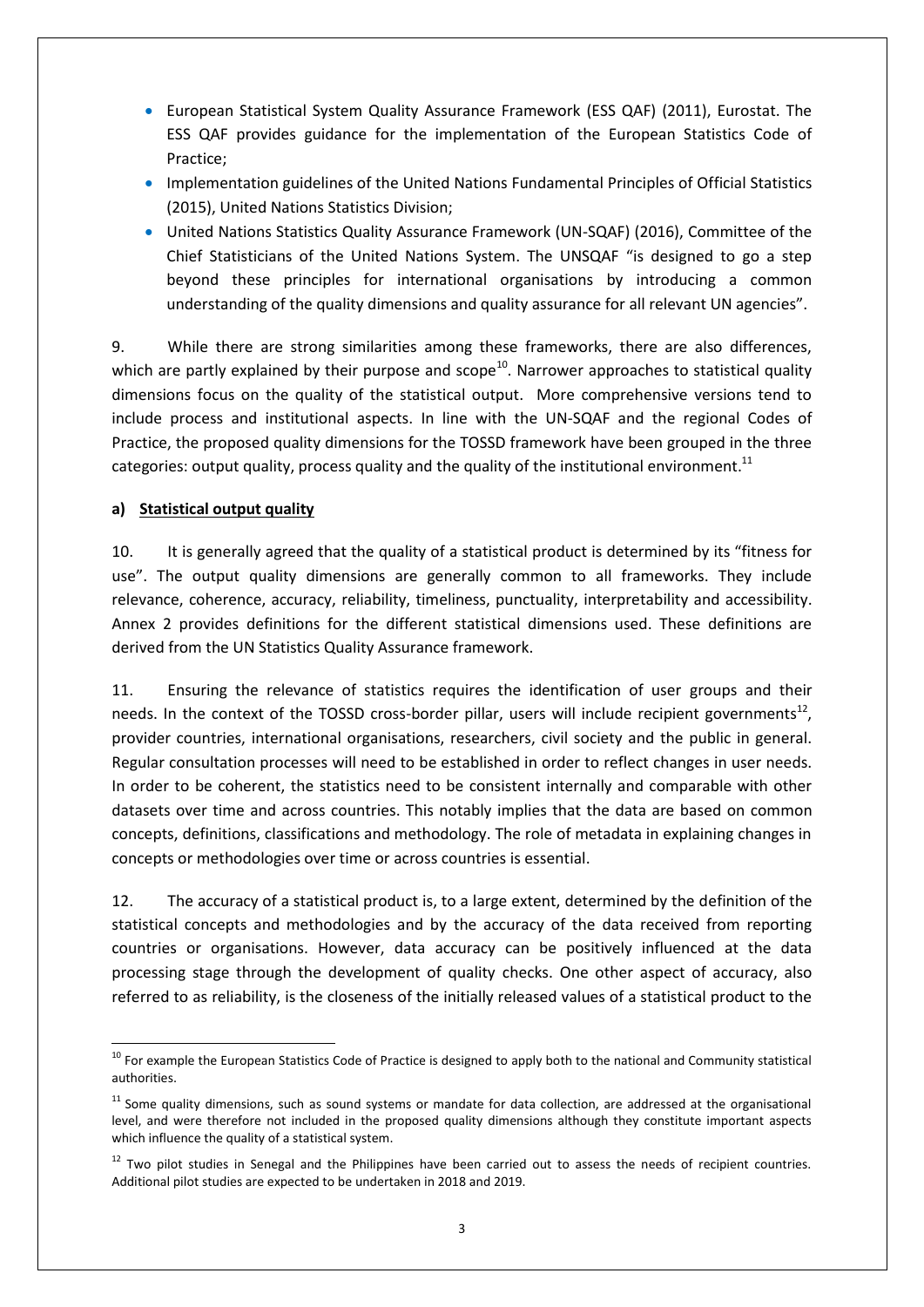values that are subsequently released for the same reference period. In order to minimise revisions, these will need to be regularly analysed in order to adjust and improve the statistical processes.

13. Data need to be released in a sufficiently timely manner to be acted upon. Timeliness typically creates a trade-off in terms of accuracy. A release calendar will need to be established in order to improve the capacity of external users to make use of the statistics and the capacity of internal users to plan the data collection process. Punctuality is another important quality aspect related to timeliness.

14. The interpretability or clarity of the data relies, to a large extent, on the adequacy of the metadata, including a definition of the concepts and methods used as well as a description of the strengths and limitations of the statistical output. In order to be usable, the statistical output also needs to be easily accessible on an impartial basis. Interpretability and accessibility need to be supported by user support services

# **b) Statistical process quality**

15. Other important aspects of statistical quality relate to the statistical processes. The quality of the statistical process has an impact on the quality of the statistical output. We propose two process quality dimensions: i) sound methods and ii) cost-efficiency and non-excessive burden on reporters.

16. Sound methods that rely on international standards and best practices help ensure process and product quality. Although they are not considered as quality dimensions by all organisations<sup>13</sup>, cost-efficiency and excessive burden on reporters can significantly impact statistical quality. For example, the resources released through cost-efficiency can be used to increase the quality of the product. Creating an excessive burden on data providers may result in reduced quality in the data reported.

# **c) Quality of the institutional environment**

17. The perceived quality of statistics is strongly related to the trust and confidence the public places in these statistics, which in turn depends on the credibility of their producer. The quality of the institutional environment has a significant influence on the credibility of a statistical authority. One important aspect of institutional quality is related to statistical confidentiality, although this may apply only to a limited type of resource flows included in TOSSD.<sup>14</sup>

18. Institutional quality requires also that statistics are produced in an objective, transparent and independent manner. The real or perceived lack of professional independence of the statistical producer, notably from political pressure, can undermine the credibility of statistics produced. For example, one of the main criticisms that have been addressed to the ODA statistical system is the perceived political influence of members of the Development Assistance Committee.

19. The institutional quality is intrinsically linked with the governance of a statistical system. This aspect should therefore also be discussed in the context of the TOSSD governance framework.

<sup>1</sup>  $13$  For example the OECD does not regard cost-efficiency as an element of quality dimensions but nevertheless includes it in the analysis of quality as it can affect all other quality dimensions.

 $14$  For example company names in the case of operations with the private sector.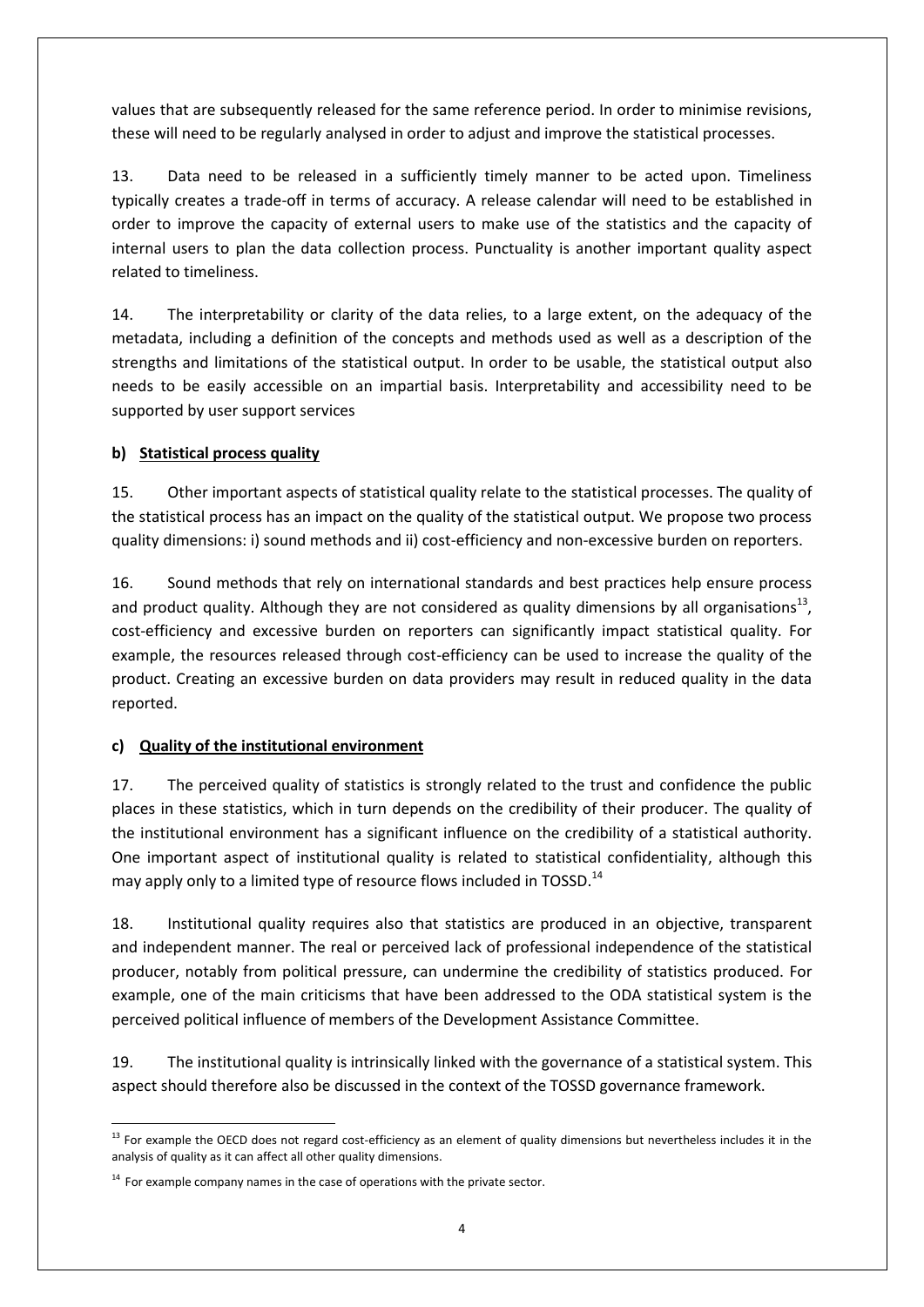| <b>UN Statistics Quality</b>                    | <b>OECD Quality</b>       | <b>European Code of Practice</b>   | Proposed quality dimensions for   |  |  |  |  |
|-------------------------------------------------|---------------------------|------------------------------------|-----------------------------------|--|--|--|--|
| <b>Assurance Framework</b>                      | <b>Framework</b>          |                                    | <b>TOSSD</b>                      |  |  |  |  |
| <b>Statistical output quality</b>               |                           |                                    |                                   |  |  |  |  |
| Relevance                                       | Relevance                 | Relevance                          | Relevance                         |  |  |  |  |
| Coherence                                       | Accuracy                  | Accuracy and reliability           | Coherence                         |  |  |  |  |
| Accuracy                                        | <b>Timeliness</b>         | Timeliness and punctuality         | Accuracy                          |  |  |  |  |
| Reliability                                     | Accessibility             | <b>Coherence and Comparability</b> | Reliability                       |  |  |  |  |
| <b>Timeliness</b>                               | Interpretability          | Accessibility and clarity          | <b>Timeliness and Punctuality</b> |  |  |  |  |
| Punctuality                                     | Coherence                 |                                    | Interpretability                  |  |  |  |  |
| Accessibility                                   |                           |                                    | Accessibility                     |  |  |  |  |
| Interpretability                                |                           |                                    |                                   |  |  |  |  |
| <b>Statistical process quality</b>              |                           |                                    |                                   |  |  |  |  |
| Sound methods and                               | Cost-efficiency           | Sound methodology                  | Sound methods                     |  |  |  |  |
| systems                                         |                           |                                    |                                   |  |  |  |  |
| Cost-efficiency                                 |                           | Appropriate statistical            | Cost efficiency and non-excessive |  |  |  |  |
|                                                 |                           | procedures                         | burden on reporters               |  |  |  |  |
|                                                 |                           | Non-excessive burden on            |                                   |  |  |  |  |
|                                                 |                           | respondents                        |                                   |  |  |  |  |
|                                                 |                           | Cost-effectiveness                 |                                   |  |  |  |  |
| <b>Quality of the institutional environment</b> |                           |                                    |                                   |  |  |  |  |
| Objectivity, impartiality,                      | Credibility <sup>15</sup> | Professional independence          | Objectivity, impartiality,        |  |  |  |  |
| transparency, and                               |                           |                                    | transparency, and credibility     |  |  |  |  |
| credibility                                     |                           |                                    |                                   |  |  |  |  |
|                                                 |                           | Mandate for data collection        |                                   |  |  |  |  |
|                                                 |                           | Adequacy of resources              |                                   |  |  |  |  |
|                                                 |                           | Commitment to quality              |                                   |  |  |  |  |
|                                                 |                           | Statistical confidentiality        |                                   |  |  |  |  |
|                                                 |                           | Impartiality and objectivity       |                                   |  |  |  |  |

# **Table 1: Proposed quality dimensions**

### **Issues for discussion**

- *Does the Task Force agree to include a reference to statistical principles in the Reporting Instructions? What international statistical principles should TOSSD refer to?*
- *What quality dimensions should be taken into account in the TOSSD statistical framework? Should process and institutional quality aspects be included?*
- *Do members have any comments regarding the proposed implementation guidelines (Annex 1)? Should any of them be excluded? Or should any additional implementation tools be included?*

1

<sup>&</sup>lt;sup>15</sup> In the Quality Framework for OECD Statistical Activities credibility is considered as an aspect of the statistical output quality. However, given that this is mainly related to the credibility of the statistical authority we have decided to include it in the institutional quality.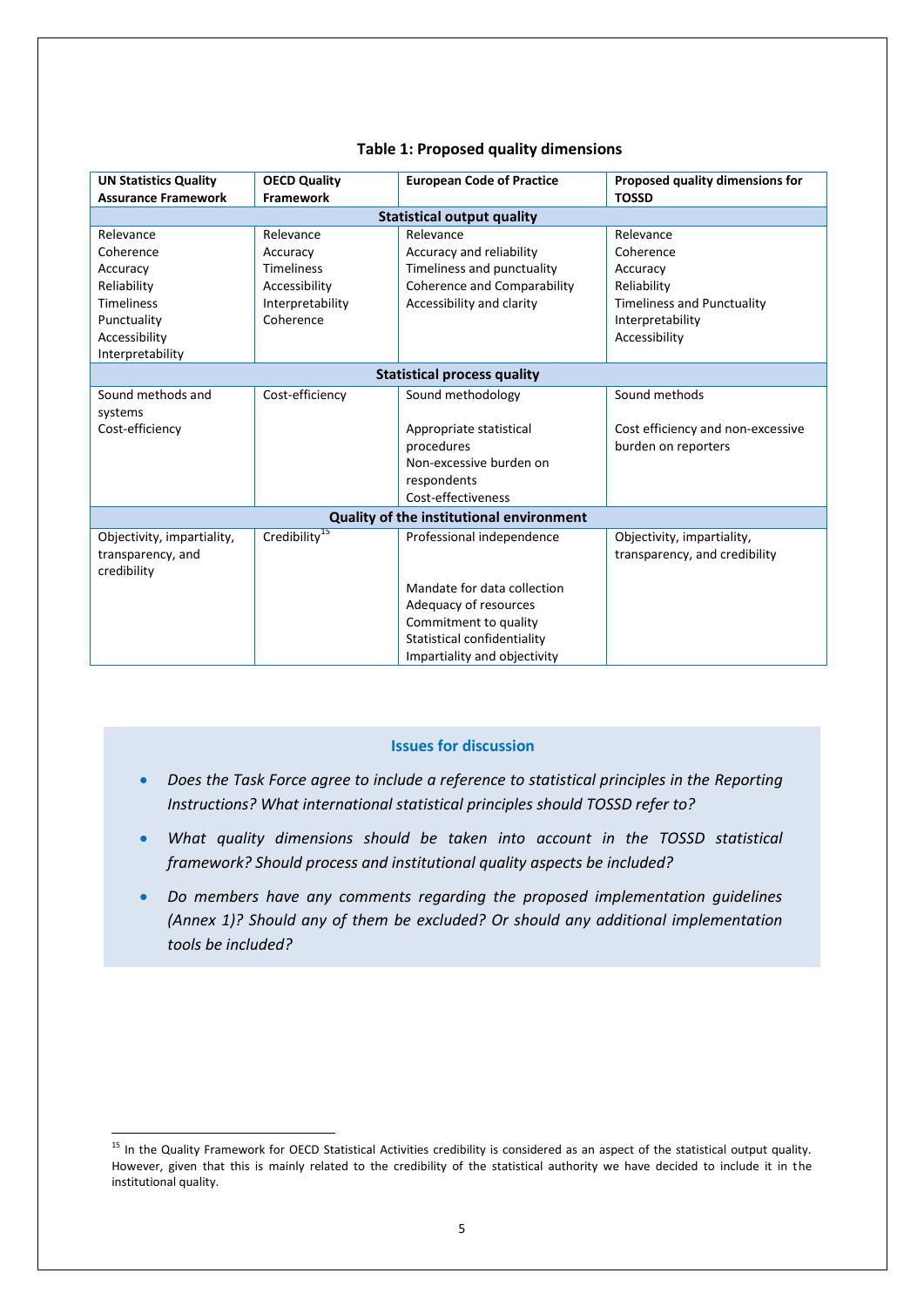# **ANNEX 1: IMPLEMENTATION GUIDELINES**

| Quality<br>dimension | <b>Elements</b> |                                                                                                                  | <b>Implementation guidelines</b> |                                                                                                                                                                                                                                                                                                                                                                                                                                                      |  |
|----------------------|-----------------|------------------------------------------------------------------------------------------------------------------|----------------------------------|------------------------------------------------------------------------------------------------------------------------------------------------------------------------------------------------------------------------------------------------------------------------------------------------------------------------------------------------------------------------------------------------------------------------------------------------------|--|
| Relevance            | $\mathbf{1}$    | Users are identified and their<br>needs are investigated                                                         |                                  | 1.1 Regular consultation mechanisms with users are in place<br>1.2 Users are categorised according to their type of use and data needs<br>1.3 Key users are consulted on changes to statistical products<br>1.4 Scientific<br>community<br>is<br>consulted<br>regarding<br>statistical<br>methodologies and research                                                                                                                                 |  |
|                      | $\overline{2}$  | User satisfaction is monitored<br>and followed-up on a regular<br>basis                                          |                                  | 2.1 Quality indicators on relevance are regularly assessed<br>2.2 User Satisfaction surveys are conducted on a regular basis<br>2.3 The results of these assessments are published                                                                                                                                                                                                                                                                   |  |
| Coherence            | 3.              | Statistics are internally coherent                                                                               |                                  | 3.1 Procedures and guidelines to ensure internal coherence exist<br>(accounting identities, consistency between preliminary and final<br>data, etc.)<br>3.2 Regular assessments of verification and imputation procedures are<br>carried.                                                                                                                                                                                                            |  |
|                      | 4.              | Statistics are comparable over of<br>time and across countries                                                   |                                  | 4.1 Data is checked with data for previous years to check for<br>comparability<br>4.2 Discrepancies in statistics are identified and corrected<br>4.3 Harmonisation adjustments (e.g. definitions, coverage and<br>classifications) are made in accordance to internationally accepted<br>standards, and are clearly documented in the metadata associated<br>with data products<br>4.4 Breaks in time series are communicated and clearly explained |  |
|                      | 5.              | Changes<br>variations<br>and<br>in<br>methodology that affect data<br>values are well explained                  |                                  | 5.1 Changes in methods are clearly identified and their impact<br>measured to facilitate reconciliation                                                                                                                                                                                                                                                                                                                                              |  |
|                      | 6.              | Use of common standards                                                                                          |                                  | 6.1 Existing international statistical guidelines and recommendations<br>are used for concepts, definitions, units, classifications and<br>nomenclatures. Divergences from these international standards are<br>documented and justified                                                                                                                                                                                                             |  |
|                      | 7.              | Statistics from different sources<br>and of different periodicity are<br>compared and reconciled                 |                                  | 7.1 Appropriate procedures are in place to systematically compare and<br>reconcile statistics from different sources                                                                                                                                                                                                                                                                                                                                 |  |
| Accuracy             | 8.              | Source<br>data,<br>intermediate<br>results and statistical outputs<br>are regularly assessed<br>and<br>validated |                                  | 8.1 Internal quality assessment procedures address accuracy issues<br>8.2 Comparison of results with other sources of information in order to<br>ensure validity                                                                                                                                                                                                                                                                                     |  |
|                      | 9.              | Accuracy<br>Errors<br>and<br>are<br>systematically<br>measured<br>and<br>documented                              |                                  | 9.1 Methods and tools for preventing and reducing errors are in<br>implemented<br>9.2 Regular quality reporting on accuracy is implemented and<br>published<br>9.3 Variations in accuracy and coherence over time and across<br>countries are communicated.                                                                                                                                                                                          |  |
| Reliability          |                 | 10. Revisions are regularly analysed<br>in order to improve statistical<br>processes                             |                                  | 10.1 A revision policy is produced and made public<br>10.2 Explanations on revisions are provided<br>10.3 Regular analysis of revisions is used to improve the statistical<br>process                                                                                                                                                                                                                                                                |  |
| <b>Timeliness</b>    |                 | 11. Timeliness follows international<br>dissemination standards                                                  |                                  | 11.1 Compliance with international dissemination standards<br>11.2 Publication of an advance release calendar<br>11.3 Quality indicators of timeliness are analysed and published                                                                                                                                                                                                                                                                    |  |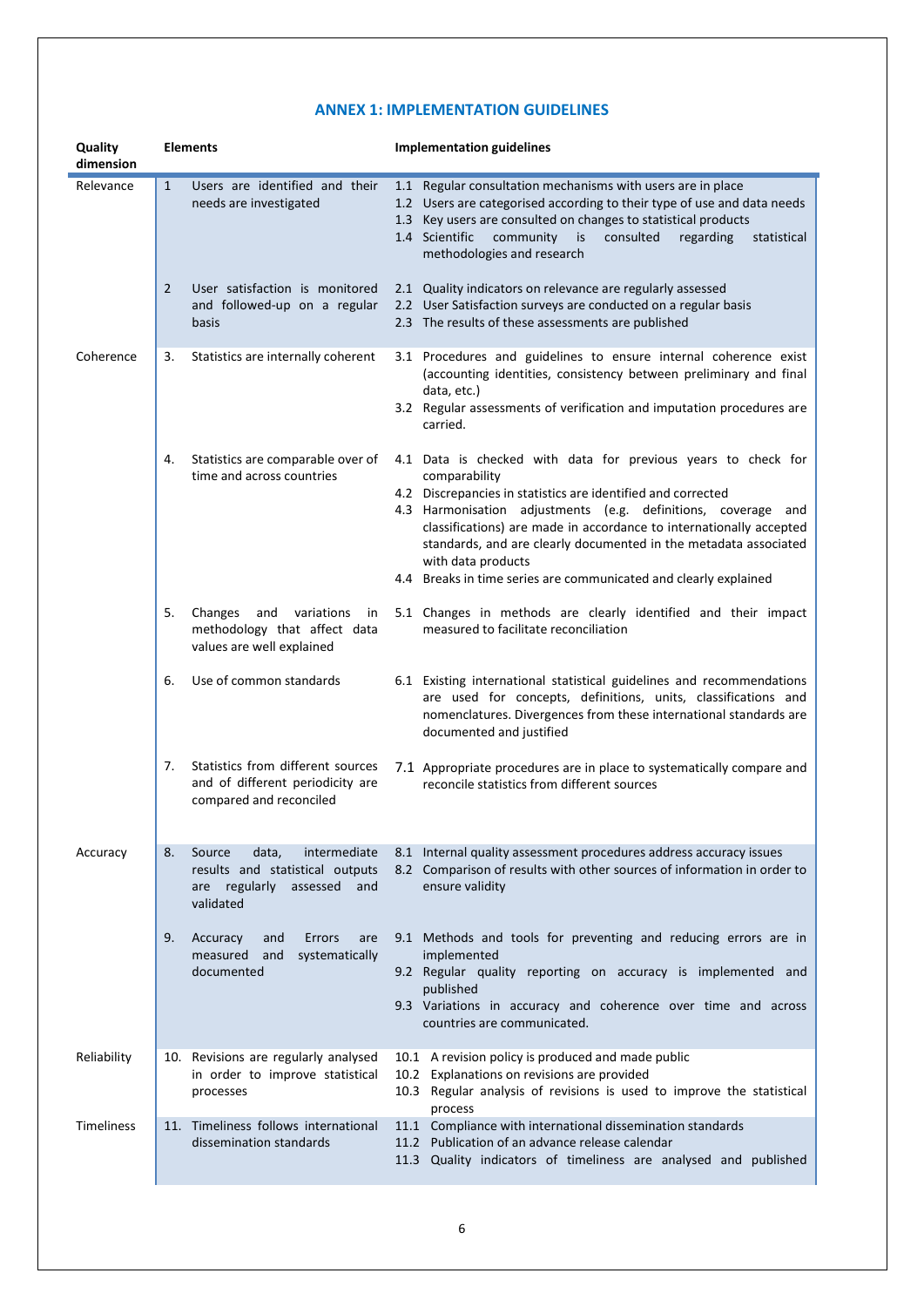|                                     | 12. Preliminary results of acceptable<br>accuracy can<br>be<br>aggregate<br>released<br>considered<br>when<br>useful                                            |                      | 12.1 Review of the possibility of disseminating preliminary results and<br>reporting on their quality, taking into account data accuracy<br>12.2 Policy for scheduled revisions is in place                                                                                                                                                                                                                                                                                                                              |
|-------------------------------------|-----------------------------------------------------------------------------------------------------------------------------------------------------------------|----------------------|--------------------------------------------------------------------------------------------------------------------------------------------------------------------------------------------------------------------------------------------------------------------------------------------------------------------------------------------------------------------------------------------------------------------------------------------------------------------------------------------------------------------------|
|                                     |                                                                                                                                                                 |                      |                                                                                                                                                                                                                                                                                                                                                                                                                                                                                                                          |
| Punctuality                         | from<br>13. Divergence<br>the<br>dissemination time schedule is<br>and publicised<br>explained<br>in in<br>advance                                              |                      | 13.1 A procedure to monitor and assess punctuality is in place<br>13.2 Divergences from the pre-announced time are clearly explained<br>and communicated in advance and a new release date is<br>announced<br>13.3 Quality indicators of punctuality are analysed and published                                                                                                                                                                                                                                          |
|                                     |                                                                                                                                                                 |                      |                                                                                                                                                                                                                                                                                                                                                                                                                                                                                                                          |
| Interpretabi<br>lity and<br>clarity | 14. Statistical<br>products<br>are<br>in a format<br>presented<br>that<br>facilitates<br>interpretation<br>and<br>comparability                                 | 14.1<br>14.2<br>14.3 | The presentation of statistical products is clear<br>and<br>unambiguous and uses the most appropriate formats<br>Users are consulted about dissemination<br>Various forms of dissemination are considered to allow for<br>better understanding and comparisons of particular results by<br>various audiences                                                                                                                                                                                                             |
|                                     | 15. In order to maximise their<br>interpretability data products                                                                                                | 15.1                 | Data products are accompanied by appropriate metadata that<br>facilitates understanding                                                                                                                                                                                                                                                                                                                                                                                                                                  |
|                                     | are accompanied by appropriate                                                                                                                                  | 15.2                 | Metadata are presented in layers of increasing detail, matching                                                                                                                                                                                                                                                                                                                                                                                                                                                          |
|                                     | metadata                                                                                                                                                        | 15.3                 | user needs<br>Metadata is regularly updated and procedures to ensure the<br>updating are available                                                                                                                                                                                                                                                                                                                                                                                                                       |
|                                     | 16. Metadata are compiled using<br>internationally<br>accepted                                                                                                  | 16.1                 | Metadata are compiled following definitions contained in the<br>SDMX Metadata Vocabulary                                                                                                                                                                                                                                                                                                                                                                                                                                 |
|                                     | standards and practices                                                                                                                                         | 16.2                 | All relevant definitions used are stored in the OECD Glossary of<br><b>Statistical Terms</b>                                                                                                                                                                                                                                                                                                                                                                                                                             |
|                                     | 17. Users are kept informed about<br>the methodology of statistical<br>processes                                                                                | 17.1                 | Publication of user-oriented quality reports and methodological<br>documents                                                                                                                                                                                                                                                                                                                                                                                                                                             |
|                                     | 18. Data quality documentation is<br>provided to users to ensure<br>proper use of the data                                                                      |                      | 18.1 Users are provided with information necessary to understand both<br>the strengths and limitations of the data<br>18.2 Documentation on methodology allows users to assess whether<br>the data adequately approximate what they wish to measure and<br>whether data are produced with tolerances acceptable for their<br>intended use<br>18.3 Users are provided with information necessary to avoid<br>inconsistency between OECD statistical products and other national<br>and international statistical products |
|                                     | 19. A help service supporting the<br>data and metadata is available<br>to users                                                                                 |                      | 19.1 A help service supporting the data and metadata is well identified<br>and available during working hours                                                                                                                                                                                                                                                                                                                                                                                                            |
| Accessibility                       | methods<br>20. Dissemination<br>facilitate<br>accessibility<br>use<br>information<br>modern<br>and<br>communication technology and<br>facilitate accessibility. | 20.1                 | The website and statistical databases are the main means for<br>disseminating statistical results and facilitate self-tabulation in<br>the most appropriate formats.                                                                                                                                                                                                                                                                                                                                                     |
|                                     |                                                                                                                                                                 | 20.2                 | An information service is available for answering requests and<br>clarifications of statistical results.                                                                                                                                                                                                                                                                                                                                                                                                                 |
|                                     |                                                                                                                                                                 | 20.3                 | all products include a contact name, e-mail address, in order to                                                                                                                                                                                                                                                                                                                                                                                                                                                         |
|                                     |                                                                                                                                                                 | 20.4                 | A publication catalogue is available to users                                                                                                                                                                                                                                                                                                                                                                                                                                                                            |
|                                     |                                                                                                                                                                 | 20.5                 | Statistical results are disseminated using tools and formats that<br>facilitate re-dissemination                                                                                                                                                                                                                                                                                                                                                                                                                         |
|                                     |                                                                                                                                                                 | 20.6                 | promote products externally via wikis and blogs and social<br>media to ensure that they reach the widest possible audience                                                                                                                                                                                                                                                                                                                                                                                               |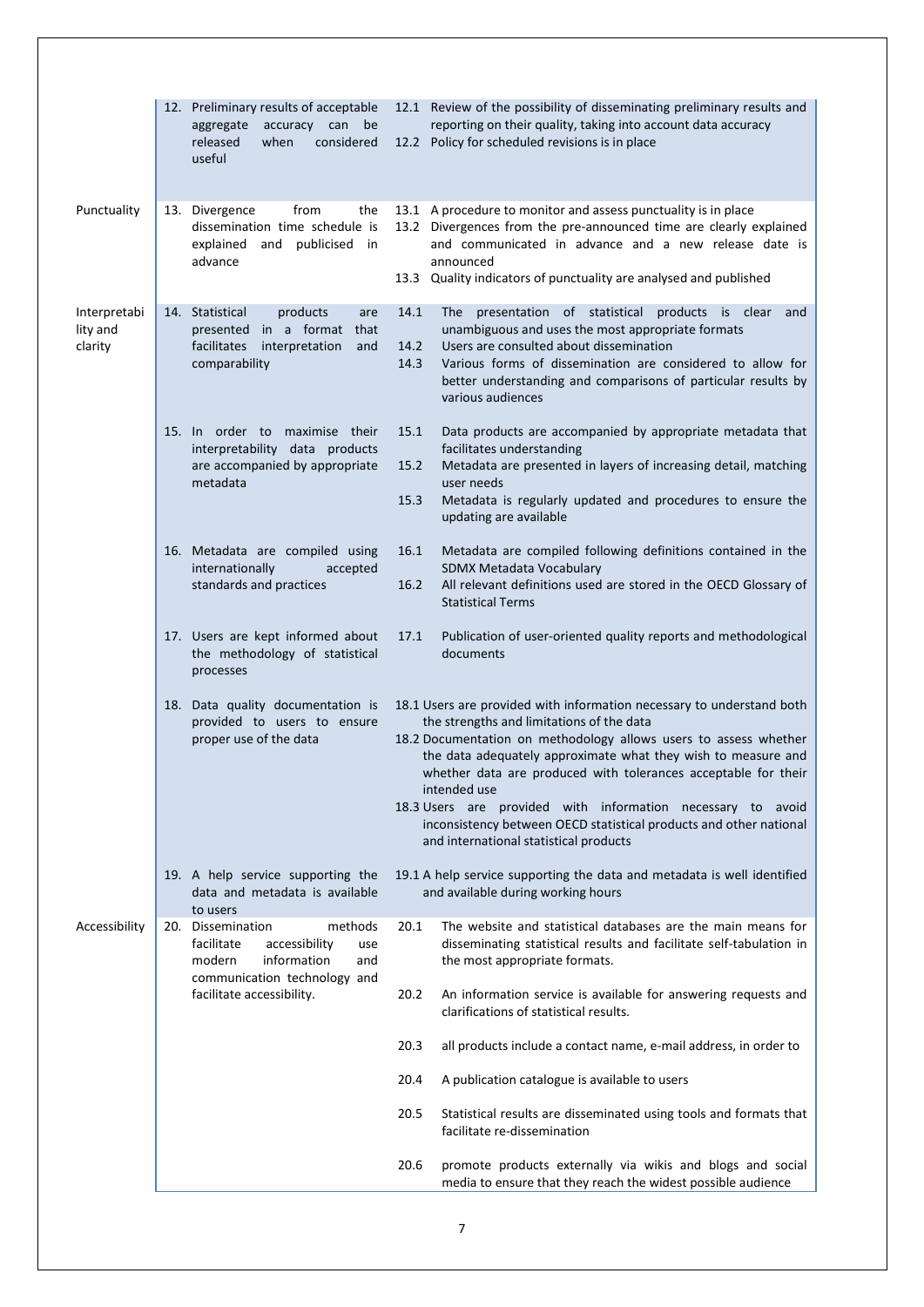|                                                                        | 21. Metadata is easily accessible                                                                                                                                                  | 21.1<br>21.2                 | Definitional, procedural and operational metadata describing<br>the statistical activity are readily available to all users<br>Final metadata are stored, as much as possible, in the common                                                                         |
|------------------------------------------------------------------------|------------------------------------------------------------------------------------------------------------------------------------------------------------------------------------|------------------------------|----------------------------------------------------------------------------------------------------------------------------------------------------------------------------------------------------------------------------------------------------------------------|
|                                                                        |                                                                                                                                                                                    |                              | repository of metadata                                                                                                                                                                                                                                               |
|                                                                        | 22. Access to microdata is allowed<br>for research purposes and is<br>subject to specific rules                                                                                    | 22.1                         | Publication of the rules or protocols to access microdata.                                                                                                                                                                                                           |
| Sound<br>methods                                                       | 23. The methodological framework<br>follows<br>used<br>international<br>standards and good practices                                                                               | 23.1<br>23.2                 | The methodological framework and the procedures for<br>implementing statistical processes are integrated into a<br>standard methodological document<br>Divergence<br>from<br>international<br>methodological                                                         |
|                                                                        |                                                                                                                                                                                    |                              | recommendations are explained and justified                                                                                                                                                                                                                          |
|                                                                        | 24. quality self-assessment                                                                                                                                                        | 24.1                         | An annual quality self-assessment of the production process<br>and products is conducted                                                                                                                                                                             |
|                                                                        | 25. Co-operation with the scientific<br>community in order to improve<br>methodology<br>and the<br>the                                                                             | 25.1                         | Regular contacts, e.g. through conferences, workshops, task<br>forces, are established with the scientific community to discuss                                                                                                                                      |
|                                                                        | effectiveness of the methods<br>implemented                                                                                                                                        | 25.2                         | methodological and innovation developments.<br>External evaluation of the methods used is made from external<br>experts where appropriate                                                                                                                            |
|                                                                        | 26. Revisions follow standard, well-                                                                                                                                               | 26.1                         | Guidelines and principles regarding the revision of published                                                                                                                                                                                                        |
|                                                                        | established<br>and<br>transparent<br>procedures                                                                                                                                    | 26.2                         | statistics are established and made known to users<br>Revisions are explained to users                                                                                                                                                                               |
| Cost-<br>efficiency<br>and non-<br>excessive<br>burden on<br>reporters | 23. The productivity potential of<br>information<br>and<br>communications technology is<br>optimized<br>being<br>for<br>data<br>collection,<br>processing<br>and<br>dissemination. | 23.1                         | Automated processing techniques are used and regularly<br>reviewed                                                                                                                                                                                                   |
|                                                                        | 24. Maximum use is made of<br>existing<br>data<br>already<br>and<br>databases managed by the<br>OECD or by other international<br>organisations.                                   | 24.1<br>24.2                 | Other relevant data currently available is used<br>The data managed is integrated with other OECD databases if<br>relevant                                                                                                                                           |
|                                                                        | 25. Minimise the reporting burden<br>on providers                                                                                                                                  | 24.1<br>24.2<br>24.3<br>24.4 | Needs of statistical information are regularly analysed<br>Each collected variable is justified<br>Response burden is measured and monitored<br>Data and metadata transmission procedures are designed to be<br>as automated and efficient as possible.              |
| Objectivity,<br>impartiality,<br>transparenc                           | 25. Statistics are<br>produced<br>and<br>disseminated on an objective<br>determined<br>only<br>basis,<br>by                                                                        | 25.1                         | Statistical methods and outputs are chosen on the basis of<br>statistical considerations and not by pressure from providers,<br>users or other stakeholders.                                                                                                         |
| y and<br>credibility                                                   | statistical considerations                                                                                                                                                         | 25.2<br>25.3                 | Data release is not timed in response to political pressure<br>The Secretariat decides if the publication of poor quality data<br>received from countries affects the overall credibility of the<br>statistics and is allowed to refuse to publish poor quality data |
|                                                                        |                                                                                                                                                                                    | 25.4                         | statistical releases are clearly distinguished from political/policy                                                                                                                                                                                                 |
|                                                                        |                                                                                                                                                                                    | 25.5                         | statements and issued separately from them<br>Statistical releases and statements made in press conferences<br>are objective and non-partisan                                                                                                                        |
|                                                                        | 26. Information on the sources,<br>methods and procedures used is<br>publicly available.                                                                                           | 26.1<br>26.2                 | Methodological notes and metadata on sources, methods and<br>procedures used are available in databases and are published<br>on the website<br>Users are informed about any changes in sources and methods                                                           |
|                                                                        |                                                                                                                                                                                    |                              | that might impact the outputs                                                                                                                                                                                                                                        |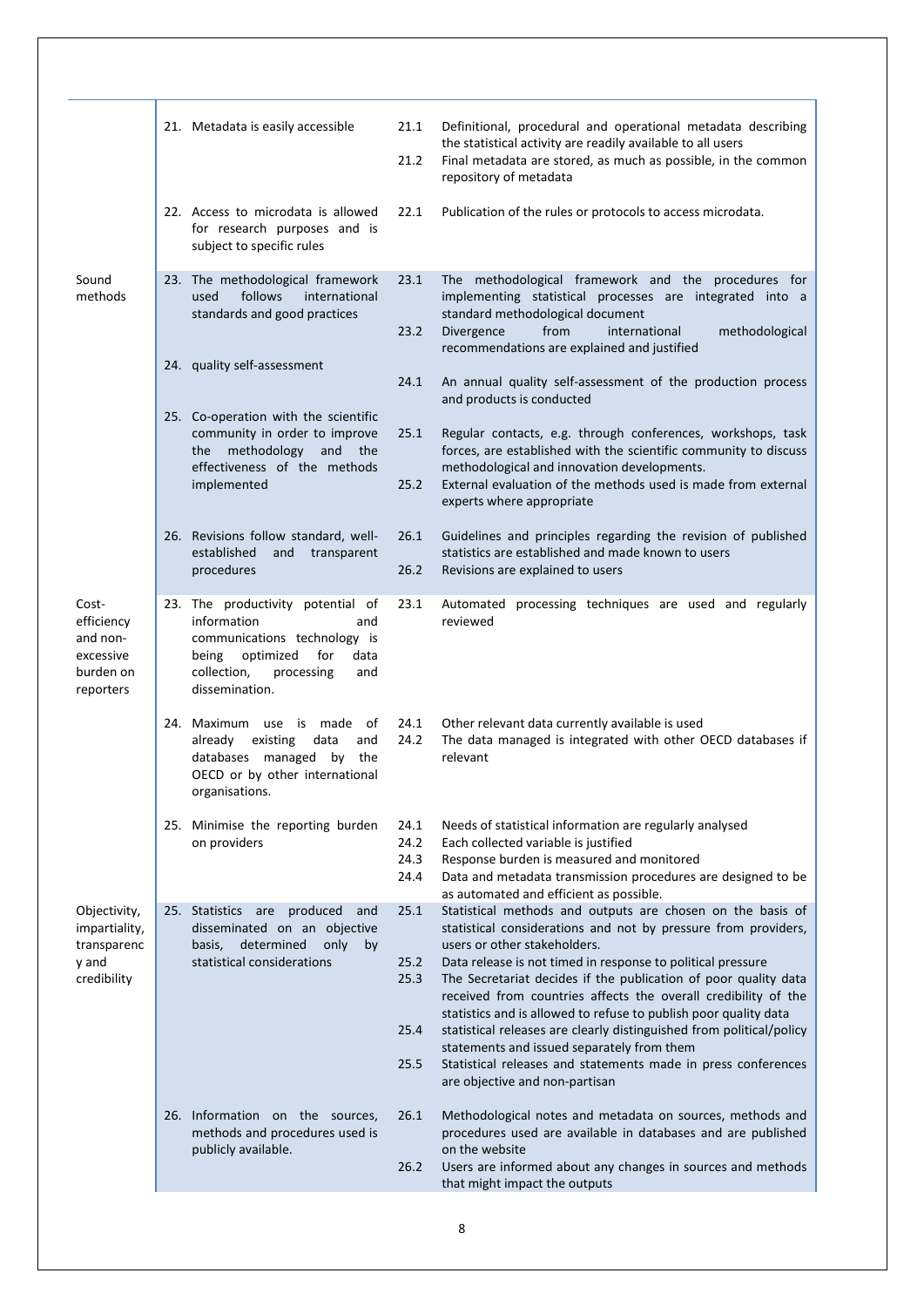| 27. Decisions about dissemination<br>of statistics are only informed by<br>statistical considerations                                                       | 27.1         | Non-disclosure of data is only permitted for reasons of<br>statistical confidentiality.                                                                                                                                                 |
|-------------------------------------------------------------------------------------------------------------------------------------------------------------|--------------|-----------------------------------------------------------------------------------------------------------------------------------------------------------------------------------------------------------------------------------------|
| 28. Statistical release dates and<br>times are pre-announced                                                                                                | 28.1<br>28.2 | A release calendar is publicly available<br>Changes to the dissemination schedule, when deemed<br>absolutely necessary, are publicly and promptly announced in<br>advance and duly accounted for (stability of the release<br>calendar) |
| 29. Advance notice and explanation<br>are given on major revisions or<br>changes in methodologies                                                           | 29.1<br>29.2 | A calendar of the regular major revisions is published<br>Information on major revisions or changes in statistical<br>methodologies is communicated in advance                                                                          |
| 30. All users have equal access to<br>statistical releases at the same<br>time.                                                                             | 30.1         | All users have equal access to statistical releases at the same<br>time. Any privileged pre-release access to any outside user is<br>limited, monitored and publicised                                                                  |
| discovered<br>31. Errors<br>data<br>in<br>outputs are corrected as soon<br>possible after they<br>as<br>are<br>detected,<br>and<br>users<br>are<br>informed | 32.1<br>32.2 | Errors in data outputs are corrected as soon as possible<br>Users are informed about errors detected and corrected                                                                                                                      |
|                                                                                                                                                             | 32.1         | External entities such as statistical organisations (e.g UNSD),<br>scientific bodies or external experts monitor the scientific<br>practices and statistical quality issues                                                             |
| 32. External entities reinforce and<br>monitor the scientific practices,<br>the statistical quality aspects<br>and the ethical conduct.                     | 32.2         | External entities such as statistical or organisations or watchdog<br>organisations monitor the ethical conduct                                                                                                                         |

Ĩ.